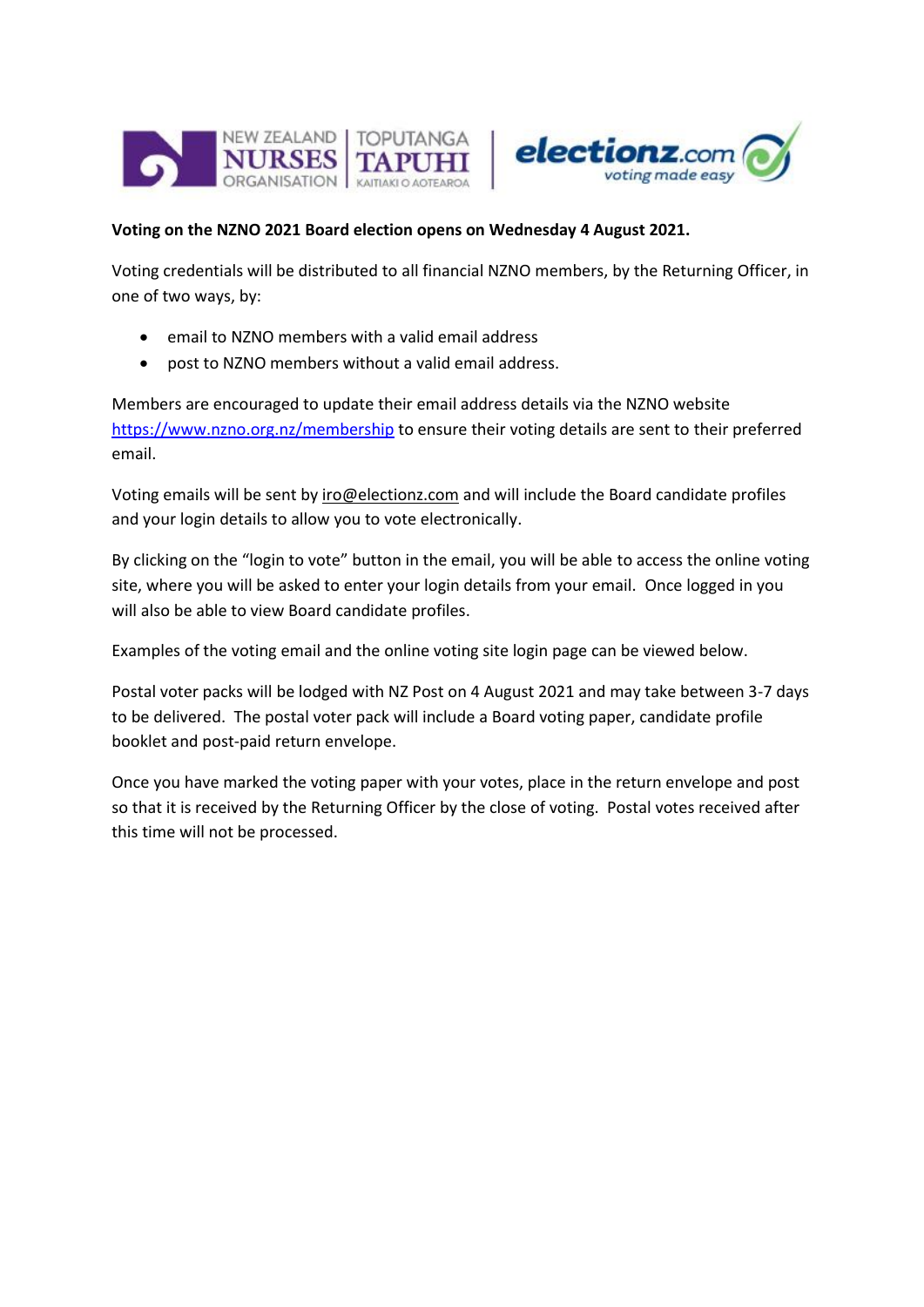Please add [iro@electionz.com](mailto:iro@electionz.com) to your contacts list



Dear ~~ext\_id02~~ ~~surname~~

Member ID:  $\sim$ -ext id01 $\sim$ 

NZNO has contracted *electionz.com* to manage its 2021 Board election process. You are receiving this email as a registered member of NZNO and are encouraged to participate in this important process.

**Voting for the NZNO 2021 Board election is now open**.

You are receiving this email as a member who has a valid email address recorded with NZNO. No voting papers will be posted to you.

This year members are voting for the Board President and Vice-President. There is no remit voting this year.

The candidate profiles and other information can be viewed **HERE** before voting. The candidate profiles are also available on the online voting site once you have logged in.

**To cast your vote, you just need to enter your unique personal identification number (PIN) and Password (case sensitive) and follow the voting instructions.**

**PIN: ~~el\_id~~ Password: ~~pass~~**

**Login to vote**

Please vote now to be sure that your vote is received before close of voting at **12 noon on Friday 10 September 2021.**

For further details, call the election helpline on free phone 0800 666 044 or contact the Returning Officer at [iro@electionz.com.](mailto:iro@electionz.com)

Warwick Lampp Returning Officer – 2021 NZNO Board Election 3/3 Pukaki Road, PO Box 3138, Christchurch 8140 iro@electionz.com, 0800 666 044



If you do not want to receive further emails for this election click [here](http://www.electionz.com/unsubscribe.asp?from=~~link_email~~&election=~~link_coy_name~~&GUID=~~link_guid~~&elnid=~~election_id~~) to unsubscribe.